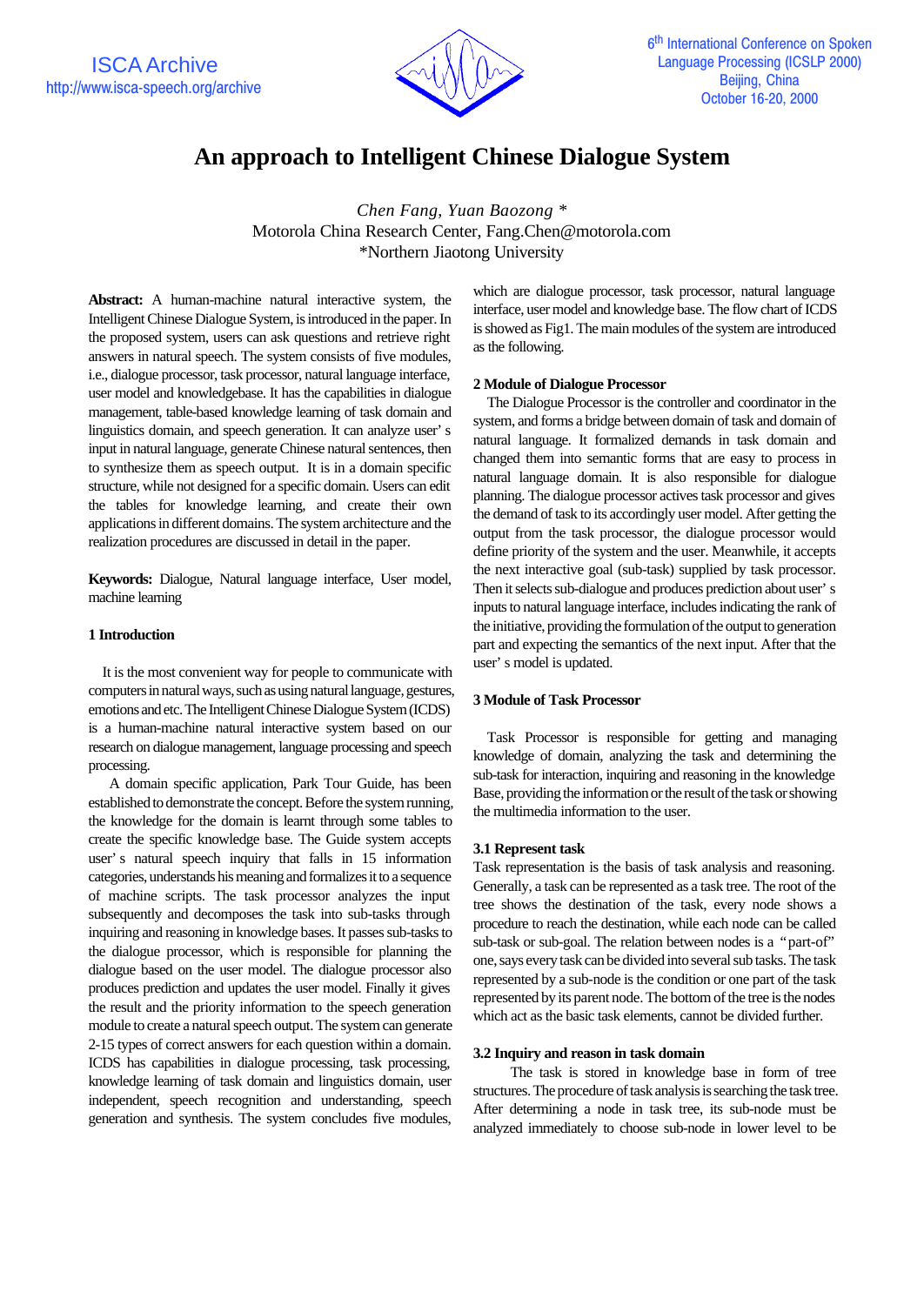processed. Then the sub-node is supplied to dialogue processor to plan dialogue. According to the returned result of dialogue, the task processor will search the task tree again in same way. The main cycle of task processor is:

- (1)Accept task from dialogue processor, determine the task node;
- (2)Define whether the direct dialogue can be executed according to the processing rules to the current node. If it works, inquire and reason in the knowledge base, then provide needed information to dialogue processor and set up a flag to show the node has been processed, then jump out from parent node to (4). If the node is root node, finish the task and return to (1);
- (3)Define the next sub-node to be processed, save the father node and return to  $(2)$ ;
- (4)Produce and send predictions to dialogue processor.

#### **3.3 Learn knowledge of task domain**

 The knowledge type should be chosen of which to be learnt in task domain. Domain knowledge is comprised of touring map and features of scenes. The knowledge is classified into knowledge of graphics, concept and rules. The system can use mouse, keyboard and scanner to mark the line, scenes, street, river, lake and etc. to be introduced in touring map. In graphics knowledge representation, dot represents a scene can be showed as a dot in touring map, written as the form of (locx, locy); Line represent a scene can be showed as open curve, written as the form of(locx1, locy1), (locx2,locy2).…, (locxn,locyn)in which locx1 locxn and locy1 locyn. Domain represents a scene can be showed as closed curves, such as lakes, it can be written as the form of (locx1, locy1), (locx2,locy2).…, (locxn,locyn), in which locx1 locxn and locy1 locyn. In concept and rule knowledge representation, each kind of scenes is corresponded to a kind of frame structure with a set of editing form for learning. After filling the touring map and the features in the forms, the system changes the fillings into related knowledge representations.

#### **4 Module of Natural Language Interface**

 Module of Natural Language Interface embodies the function to interact with users. It can understand user's question in any sentence pattern in speech, generate and convert the generated text into synthesized speech in high naturalness. Functions of the Natural Language Interface are:

 (1) Recognizing and understanding the input based on the expectation.

 (2) Generating and synthesizing the output based on the rank of the initiative.

(3) Learning the linguistic knowledge.

#### **4.1 Speech Recognition and understanding**

 Natural speech inquiring is accepted through speech recognition. A real-time Chinese recognition module is developed based on HMM. The accuracy of 96% is attained in domain related questions. The result of speech recognition must be changed into semantic that computer can understand through language understanding module which consists of grammar analysis module and semantic analysis module. The former gets grammar structure from input natural sentences. It carries on sentence segment, analysis of word attribution, functions and features of each word according to the bi-directional grammar that suited for language understanding and language generation. The voice type and structure type of sentence are also determined. Rank determining divides the input characters into to phrase, sentence or complex sentence.

 Semantic analysis assists system to understand the real meaning of sentence. Inquiring sentence is classified into declarative sentence and interrogative sentence. The two sentences have different semantic focal point.

## **4.2 Text Generation and Speech Synthesis**

 Natural language generation technique is very important in man-machine natural dialogue system. General system find an exist answer in knowledge base or database to users. We use the technique to generate answer after analyzing question and find related node in knowledge base. At first we go through text planning to extract concrete content related to the semantic. Then text organization produces a linear and correspondent knowledge sequences can be outputted, but they are still internal representation of computer. According to the bi-directional grammar, the transform from internal structure to natural language is completed. The answers become various by using the technique. The system doesn't store every answer while find satisfactory answer in accordance with the demand of bi-directional grammar and output any of the answers by random. To the same question the system can produce 2 to 15 different kinds of output.

 After the text of natural language generated, the next step is to convert the text into speech. We build up a speech database with speech of phrases and pronunciation rules. All speech of phrases are cut from natural language speech flow. The database gives completely a description from Chinese characters to speech. An efficient structure of the speech database is also designed. The analyzed text can be read in real time, the synthetic speech has good quality in naturalness and intelligibility.

#### **4.3 Learning Ability**

 The system can be suited for different domains and all sentence patterns if it's a general system. It's difficult to define a perfect set to comprise all sentence patterns because Chinese sentence is freely in organization. If the input sentence can't be normalized in accordance with the standard type, machine learning is needed. We have designed many editing forms for learning, correspondent to every grammar rank, through which users can fill in new linguistic knowledge. The system can absorb in new sentence pattern and new lexicology that the system doesn't understand while being questioned, and embody the result of learning in sentence generation. The machine improved its intelligent capability through learning.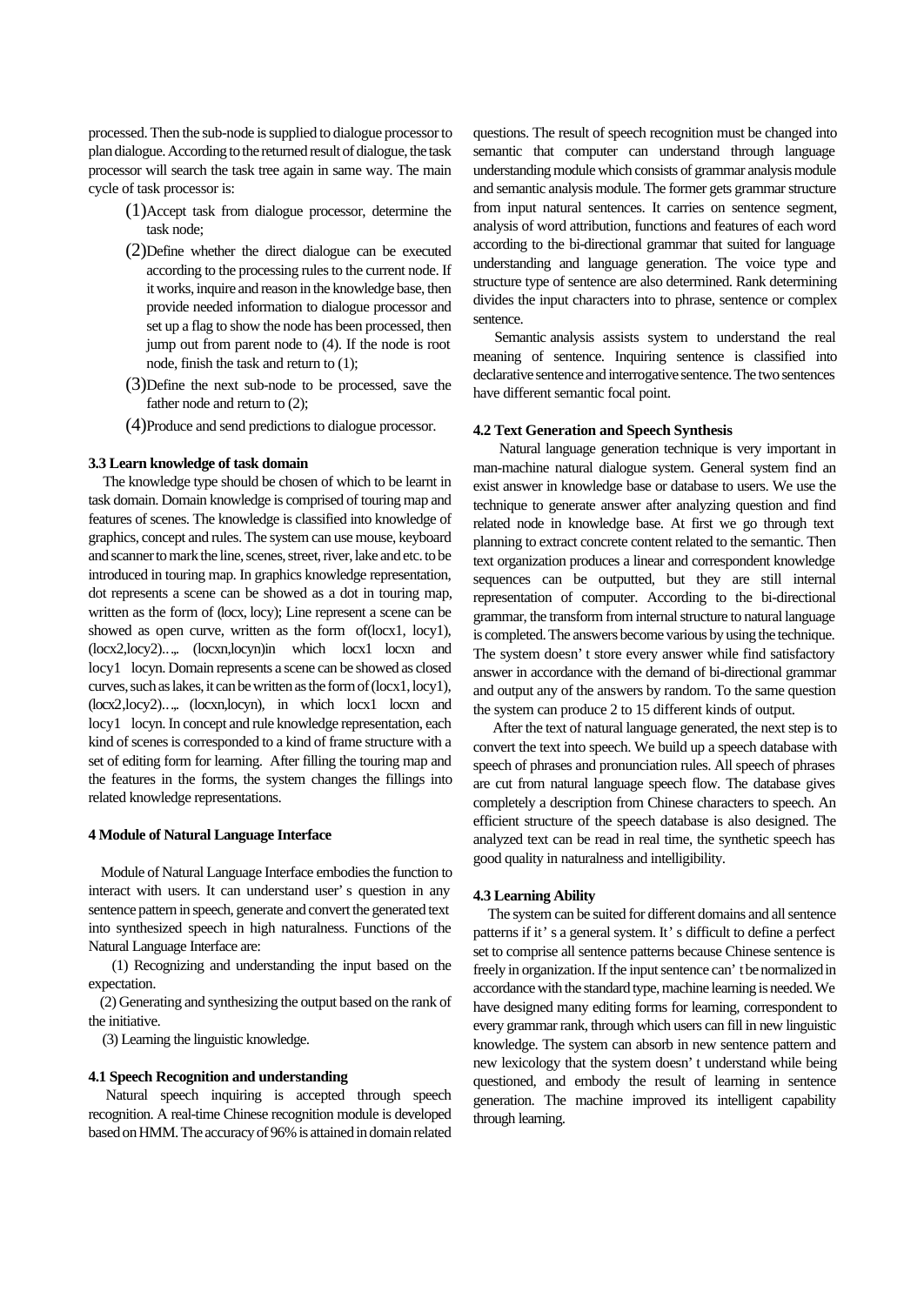#### 5 Module of User Model

 The user model is a dynamic description about the knowledge level of users. It can make the dialogue more effective. The system can give a suggestion on the content to be outputted to the users according to the user model, which is a cognitive model for analyzing user's language. The knowledge level of users and the questions to be concerned by users can also be learnt from the user model. The content of the user model

- (1) The information the user has already known;
- (2) The site the user is interested in;
- (3) The feature the user is interested in;
- (4) The user's intention;
- (5) The location where the user is;
- (6) The action the user can do.

#### **6 Conclusions**

 The ICDS has been considered to be a general system in a certain level with the capability of knowledge learning in task domain and linguistic domain, which means that it can be transfer to other domain (such as guidance of museum, guidance of city touring and traffic, and so on). It can be acted as real man-machine natural interactive systems in more domains by improving its learning capability.

#### **Reference**

- 1. George Ferguson, James F. Allen. "Generic Plan Recognition for Dialogue Systems". 1993 DARPA Human Language Technology Workshop.
- 2. Ronnie W. Smith, Steven A. Gordon. "Effects of

Variable Initiative on Linguistic Behavior in Human-Computer Spoken Natural Language Dialogue". Association for Computational Linguistics, Vol.23, No.1, 1997.

- 3. Cecile L. Paris. "The role of the user's domain knowledge in generation". Computational Intelligence, Vol. 7, No. 2, 1991.
- 4. Marie W. Meteer. "SPOKESMAN: Data-driven, Object-oriented Natural Language Genetation". Processings of IEEE 7th Conference on AI applications, Vol. 1, Feb., 1991.
- 5. Spoken Language Systems Group, MIT. "Summary of Research". 1996.
- 6. Spoken Language Systems Group, MIT. "Summary of Research". 1997.
- 7. Fang Chen, Baozong Yuan, Intelligent Information Inquiring System Supported by Multimedia. Proceedings of International Conf. on Signal Processing, Beijing, Oct., 1996.
- 8. Marion Mast, Franz Kummert, Ute Ehrlich, Gernot A. Fink, Thomas Kuhn, Heinrich Niemann, Gerhard Sagerer. "A Speech Understanding and Dialog System with a Homogeneous Linguistic Knowledge Base". IEEE Transaction on Pattern Analysis and Machine Intelligence, Vol. 16, No. 2, 1994.
- 9. Eli Goldberg, Norbert Driedger. "Using Natural-Language Processing to Produce Weather Forecasts". IEEE Expert, April 1994.
- 10. Fang Chen, Baozong Yuan, An Approach to Intelligent Speech Production System. Journal of Computer Science and Technology, Vol.12, No.2, March, 1997.